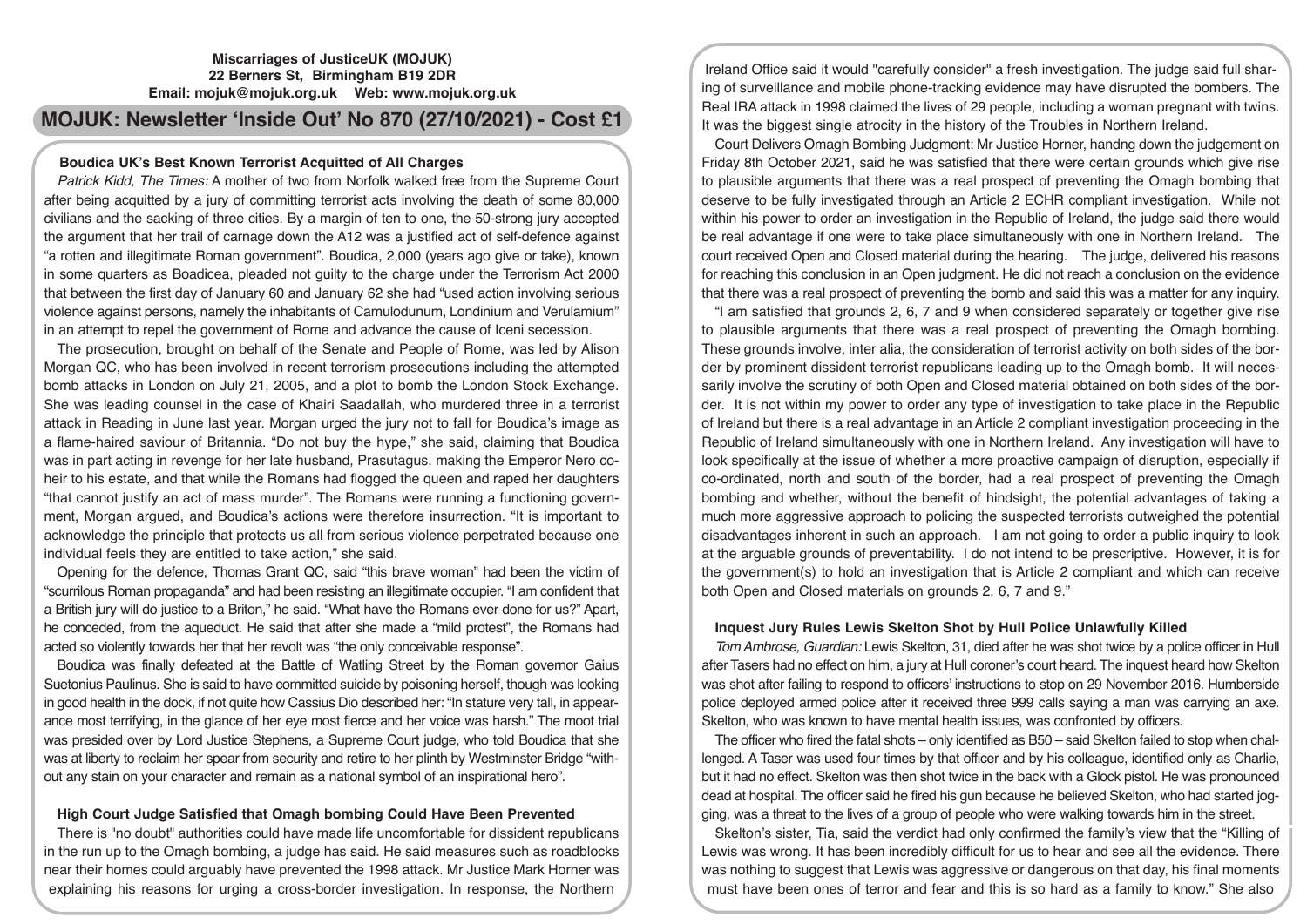criticised media reports at the time of the shooting, which reported Skelton was a "crazed axeman" or "axe-wielding", which she claimed was not what witnesses recounted.

However, Humberside police said it was "disappointed" with the jury's conclusion and described the incident as a "split-second decision to protect the public". Chris Noble, the assistant chief constable of Humberside, told BBC News: "We are disappointed with this conclusion and are concerned that it does not undermine the confidence of officers to act decisively when making split-second decisions to protect the public." He added that the Independent Office for Police Conduct had found the officer's actions to be "proportionate to the risk that was identified to members of the public".

#### **UK Prisoners Allowed to Play Chess in Global Online Tournament**

*Caroline Davies, Guardian:* The benefits of chess have long been extolled for retaining mental agility and as an escape from boredom, making it the perfect pastime for prisoners confined to four walls. So the decision to grant inmates at two prisons in England permission to play competitive chess in an international tournament for the first time, allowing them direct access to the internet to make their moves from prison computers, has been lauded by campaigners. Access to the internet is severely restricted in UK prisons and largely limited to education. But the Ministry of Justice has approved prisoners from the category B HMP Wandsworth in London and the category D open prison HMP Hollesley Bay in Suffolk to take part in the first Intercontinental Online Championship for Prisoners.

On a previous occasion, prisoners were indirectly allowed to play against online opponents. But security concerns meant they were not allowed to access the computers themselves. Instead, prison officers and volunteers inputted and relayed the moves for them. With just 10 minutes permitted in a game, this time-consuming method proved impractical and they lost all their matches. This time they can make their moves on the computers themselves. The fourman England team are all members of prison chess clubs, set up by the UK charity Chess in Schools and Communities (CSC). The charity has been working with prison authorities and the technology provider Novus to ensure the games are played securely.

As part of the two-day event, started on Wednesday 13/102021, the England team took on inmates from prisons in 31 countries including the US, Russia, Croatia, Portugal and Trinidad and Tobago. The tournament will be played under the auspices of the International Chess Federation. An MoJspokesperson said it was an exception and confirmed it was understood to be the first time prisoners have been permitted to take part in an online competition. It comes as chess enjoys increased popularity, due in part to the hit Netflix TV series The Queen's Gambit. CSC's prisons coordinator, Peter Sullivan, who has run a thriving chess club at HMP Wandsworth for more than three years, has trained the England team. Its captain is the CSC chief executive, Malcolm Pein, an international master.

Pein said the charity's ambition was to establish a chess club in every prison and young offender institution. He said: "Chess instils mental self-discipline, problem-solving skills and the ability to concentrate. It has a positive effect on behaviour as it relieves boredom and was a lifeline to some prisoners during lockdown. At Wandsworth there are games of chess being played all day long. For some prisoners it has relieved the isolation they've felt inside by being able to enjoy a shared activity with other prisoners that crosses all language and cultural barriers." Of the international competition, Pein said: "Our prison team has been preparing for six months and they are highly motivated and excited by the prospect of playing the Russians. If we get to the final we just have to hope that the internet connections hold up."

From inmate to checkmate: The most famous chess-playing inmate was the convicted murderer Claude Bloodgood, who would have qualified for the US championships had he not been serving a life sentence for killing his mother. Bloodgood gamed the United States Chess Federation system by playing thousands of games against fellow inmates, nearly all of which he won. His success against this closed pool of players, many of whom he had taught himself, secured him one of the highest chess ratings in the US. He also authored a chess book on an offbeat and aggressive chess opening entitled The Tactical Grob. He reportedly played a number of chess games against the actor Humphrey Bogart, who was a good amateur player.

Natan Sharansky, a human rights activist who campaigned for the right of Jews to emigrate from the Soviet Union to Israel, was sentenced to life imprisonment in 1977 in Russia on a fabricated charge of spying for the Americans. The child chess prodigy spent nine years in prison. Half of that time was spent in solitary confinement and for more than 400 days he was locked in a punishment cell where he was forbidden to read or write. He played chess games in his head to keep himself sane, moving for both sides, white and black. "Thousands of games – I won them all," he said.

#### **Plans to Hand Over NHS Data to Police Sparks Warning From Government Adviser**

*Shaun Lintern, Independent:* Plans to force the NHS to share confidential data with police forces across England are "very problematic" and could see patients giving false information to doctors, the government's data watchdog has warned. In her first national interview, the data guardian for England told The Independent she has serious concerns over Home Office plans to impose a responsibility on the NHS to share patient data with police which she said "sets aside" the duty of confidentiality for clinicians. Dr Nicola Byrne also warned that emergency powers brought in to allow the sharing of data to help tackle the spread of Covid-19 could not run on indefinitely after they were extended to March 2022.

Dr Byrne, 46, who has had a 20-year career in mental health, also warned against the lack of regulation over the way companies were collecting, storing and sharing patient data via health apps. She told The Independent she had raised concerns with the government over clauses in the Police, Crime, Sentencing and Courts Bill which is going through the House of Lords later this month. The legislation could impose a duty on NHS bodies to disclose private patient data to police to prevent serious violence and crucially sets aside a duty of confidentiality on clinicians collecting information when providing care. Dr Byrne said doing so could "erode trust and confidence, and deter people from sharing information and even from presenting for clinical care". She added that it was not clear what exact information would be covered by the bill: "The case isn't made as to why that is necessary. These things need to be debated openly and in public." Opinion polls commissioned by the data guardian since 2018 have shown a high level of concern by the public about their health data falling into the wrong hands.

The most recent Kantar poll shows that 67 per cent of the public are worried about cyberattacks, while 69 per cent are worried about data being shared unlawfully or accidentally with companies or organisations outside the NHS. The national data guardian is appointed by the health secretary as an independent watchdog over the use of patient data in healthcare. Dr Byrne was appointed in March this year after a 20-year career working in mental health and serving as a chief clinical information officer at the South London and Maudsley NHS Foundation Trust. "We have really got to be straight with people about what we are doing. Engaging the public and getting the social licence is not a one-off. It's not a sheep dip exercise. The involvement of the public has to be baked into the infrastructure of our systems,"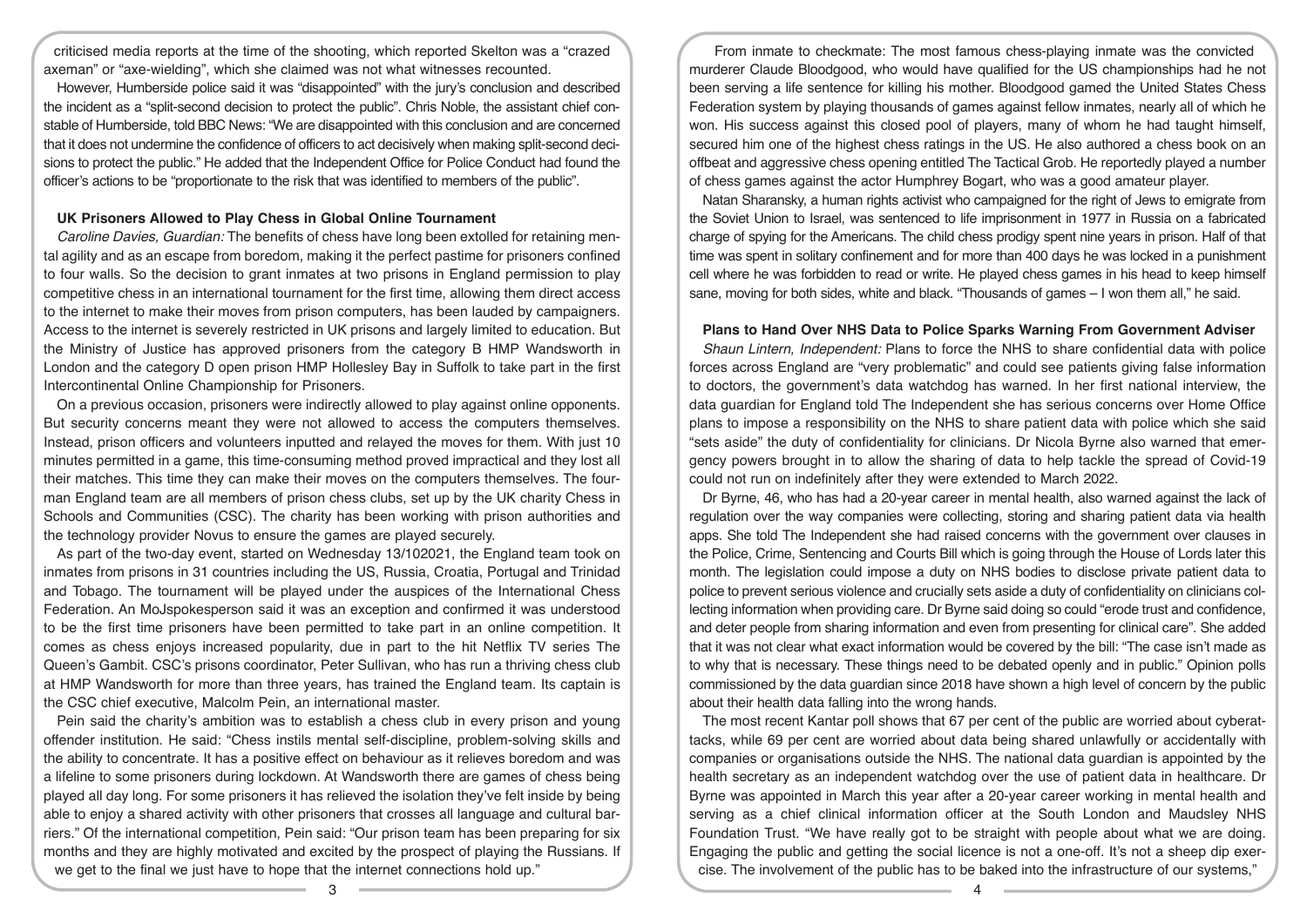she said. Dr Bryne added: "It's very important the government proceeds with extreme caution with any broader sharing of data across government departments. We have got to make sure that no assumptions are made about the data landscape post-pandemic, that there is no compromise of the importance of privacy and confidentiality. "We need to be very clear that emergency use of the emergency powers is short term and only to the end of the pandemic, and only for the purposes of the Covid response. There has to be an endpoint."

And if these freedoms were extended, she said patients "may give incomplete information or even not present. It could undermine the confidence in the whole system and that can't be overstated". "Data is a joint creation between patient and clinician, and we risk changing the nature of that relationship," she added. And she said the recent furore over the plans to share more GP patient data was an example of assumptions being made about what the public would tolerate.

During 2020-21, the Information Commissioner's office received more reports of data security breaches in health than in any other sector of business or public service. There were 1,512 breaches in health, compared with a UK total of 8,815 for all breaches. Dr Byrne, who took over from Dame Fiona Caldicott following her death in February, continues to work part-time as a psychiatrist in south London. A government spokesperson said: "Violent crime will not be reduced unless all parts of the government and public services work together – we owe this to the family and friends of those who have been tragically stabbed to death. "Appropriate safeguards are in place and any information shared must be proportionate. The Bill makes clear that information can only be shared in accordance with data protection laws."

# **Unannounced Inspection of HMP/YOI Deerbolt by HMCIP**

*Charlie Taylor, HMCIP:* Deerbolt is a prison and young offender institution located near to Barnard Castle in County Durham. The establishment is normally capable of holding more than 500 young adult prisoners aged 18 to 24 years old, but a rolling programme of refurbishment and upgrades meant that this number had been dramatically reduced and only 265 prisoners were held at the time of our visit. Of these, nearly two-thirds were under the age of 21.

When we last inspected Deerbolt in 2018 we found a prison that was reasonably safe and respectful, but one that surprisingly, bearing in mind the resources available, needed to improve the regime experienced by those detained and its approach to the rehabilitation and resettlement of prisoners about to be released. *At this inspection we again found a mixed picture, showing a deterioration in safety outcomes and the quality of regime*, but improvement in work towards resettlement.

Deerbolt had been impacted significantly by the COVID-19 pandemic which partly explained the deterioration of the regime. Leaders and managers had taken effective action to minimise the spread of the virus, although at the time of our visit the prison had been declared an outbreak site for the third time in recent months. One prisoner and six members of staff had tested positive and a larger group of staff were isolating after being contacted by NHS test and trace. All prisoners and staff had been offered the vaccine and regular testing was available. This is important context, but it remained the case that the *experience was very poor for these young prisoners who were typically spending 23 hours a day locked in cell with little structured activity. The impact of this on prisoners was stark and much more needed to be done, and greater ambition shown, in making sure that more work, education and recreational activity was reintroduced as a priority.* This was particularly disappointing given the large amounts of outdoor space at the prison.

In contrast, the prison had made commendable improvements to sentence planning and risk management arrangements and we were confident there were plans in place to develop this work further. Similarly, we noted some good work to support care leavers and the introduction of a new and interesting initiative to support young people as they transitioned to Deerbolt from juvenile facilities during their sentence. Outcomes in health care, mental health care and social care were likewise much improved and ensured some positive outcomes.

It was clear to us that the governor had a vision for Deerbolt's future, but it was perhaps less clear how progress would be measured or how and when the vision could be realised. During the inspection itself, leaders did make some improvements in response to our feedback and findings. While welcome, this confirmed to us a somewhat reactive approach to issues and the absence of a useful plan which identified priorities and timeframes for progress. Oversight of violence reduction measures, for example, was poor, which led to a response that was reactive and limited rather than one which dealt with the underlying conflict and issues. This will need to be addressed as the regime improves.

#### **Rise in Deaths of People Detained Under 'The Mental Health Act'**

*INQUEST:* The Care Quality Commission reported that between 1 March 2020 to 3 September 2021 they were notified of 668 deaths of detained patients. Of these 179 related to Covid-19 and 489 did not. Thirty-six of those people were reported as having a learning disability or Autism, most of whom also had a mental health diagnosis. The majority of these (25) did not relate to Covid-19. Recent inquests have highlighted a number of recurring issues in mental health and secure care settings nationally. We are particularly alarmed by repeated incidents involving mental health patients being able to access items which should be restricted, with fatal consequences. This was identified in the inquests of Joshua Sahota, Samantha Pounsberry and Sarah Price, who were all able to access the same item to self-harm, despite the known risks.

 The inquest into the death of Ben King, a man with Down's syndrome and a severe learning disability, concluded making a number of criticisms of the care he received. He died in July 2020, after spending over two years at Cawston Park, a now closed hospital for people with learning disabilities where two other people died in recent years. His mother, alongside the parents of Joanna Bailey, spoke to The Sunday Mirror. The families of three young people who all died in the same hospital in Manchester have also been speaking out in The Manchester Evening News. Rowan Thompson, Charlie Millers, and Ania Sohail died in Prestwich Hospital in the past 12 months in concerning circumstances. We have called for urgent action from the Care Quality Commission to ensure other young people are kept safe.

## **396 Prisoners Died in the 12 months to June 2021**

*INQUEST:* This is over a third higher than the previous 12 months and the highest rate of deaths per 1000 prisoners on record. Of these, 80 deaths were self-inflicted, a 3% increase. These statistics reveal the devastating impact of Covid-19 and highly restricted prison regimes on both mental and physical health of people in prisons. Our Head of Policy, Louise Finer, spoke to BBC File on 4 about the broader failings in the prison healthcare system which are contributing to yet more preventable deaths. In September, the Prisons and Probation Ombudsman published their report on a particularly shocking death in prison – the death of a baby at HMP Bronzefield in 2019. INQUEST is working with the mother's legal team and responded: "This harrowing report exposes the inhumane treatment of a young woman in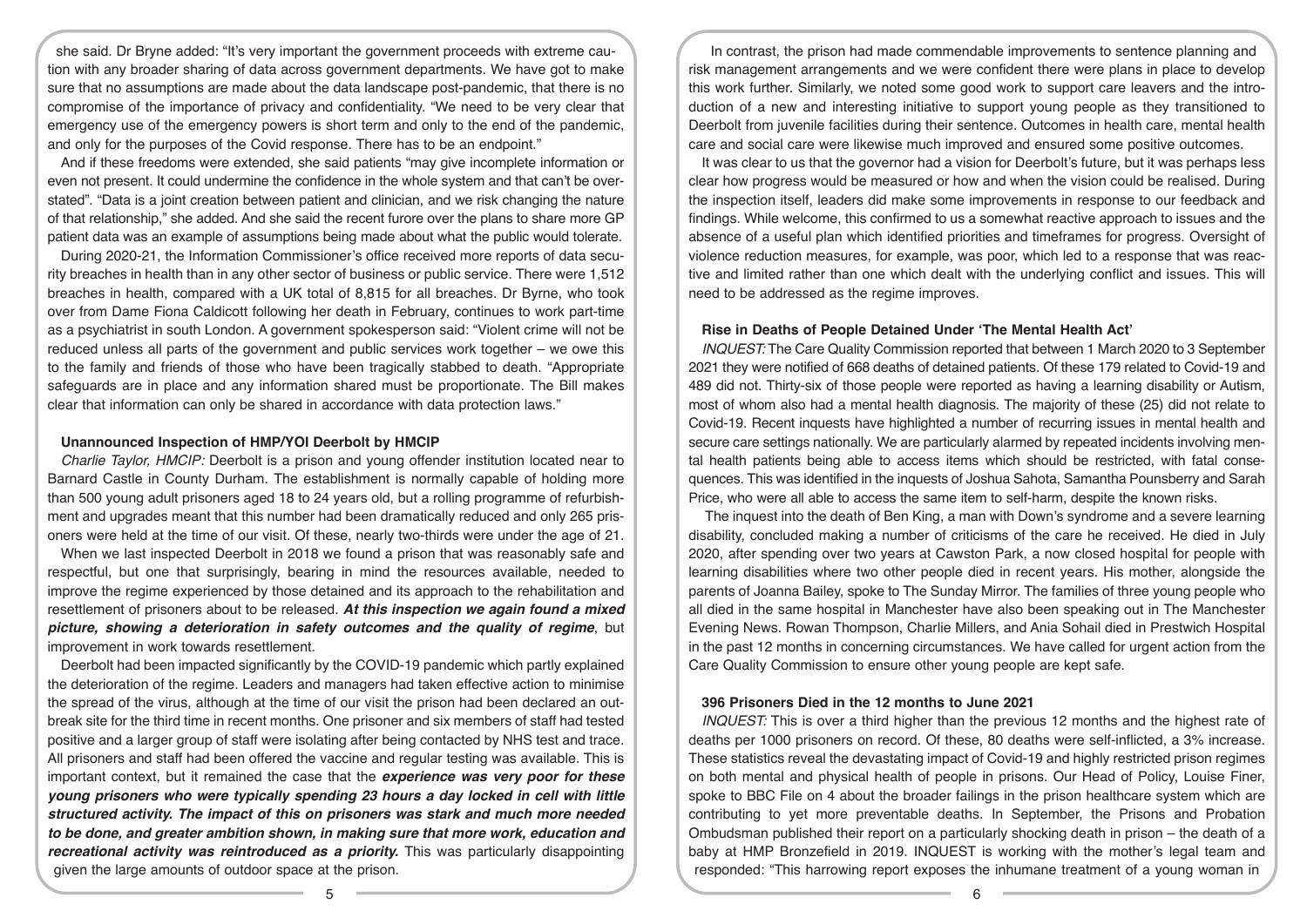need. It is further evidence of the inability and inappropriateness of prisons for keeping people facing serious trauma safe, and in this case their new born babies."

The Scottish Centre for Crime and Justice Research, alongside family campaigner Linda Allan, have published research on Fatal Accident Inquiries (FAI - the equivalent of inquests) on deaths in prison in Scotland. Over a 15 year period, their analysis found that FAI's are taking three or more years to conclude, and in 94% no recommendations are made to prevent future deaths. Meanwhile, the number of deaths in Scottish prisons has risen. INQUEST joined the researchers and campaigners in calling for action to challenge this failing system. We support the campaign led by Women in Prison and Birth Companions, calling for the Government to stop sending pregnant women to prison. Join us by signing and sharing the petition.Virtual Hearings Eroding Defendants' Rights 'To The Point Where They're Non-Existent'

Noah Robinson, Justice Gap: Plans to expand the use of remote hearings via video and audio links in criminal proceedings will undermine the right to a fair trial, according to lawyers. In a new briefing, FairTrial, Transform Justice and Just for Kids Law call the Police, Crime, Sentencing and Courts Bill which proposes to roll out the use of video and audio introduced last year as a response to the COVID-19 pandemic the 'most dangerous piece of criminal justice legislation in years'.

The European Court of Human Rights has previously ruled that afce to face presence at a hearing is a 'necessary precondition' of the right to a fair trial and appearing virtually threatens that right. The new briefing argues remote participation 'cannot be treated as equivalent' to physical participation as undermines this guarantee. According to a survey of professionals working in the courts including defence lawyers, judges, police, and CPS conducted by FairTrial, more than seven out of 10 respondents said COVID-19 had had a ' negative impact on suspects' ability to access prompt in- person legal assistance. More than six out of 10 respondents (63%) felt that remote hearings made it more difficult for defendants to participate in the proceedings. This may be due to practical challenges such as technical difficulties or the complex process of appearing virtually. One of the respondents said: 'The rights of the defendant, and considerations for the defendant, are being eroded to the point where they are non-existent.'

'We are aware that some solicitors and barristers have expressed the view that the increased use virtual hearings is a positive development, particularly for efficiency reasons, but the results of this survey show that the majority of lawyers have significant concerns about their impact on defendants' rights,' say the three groups. 'We are concerned that the Government could promote remote hearings as a way to address the backlog of criminal cases built up during the lockdown (and over the years prior to the pandemic) without adequately addressing these concerns.'

There is particular concern for unrepresented individuals, who may not have been given the appropriate advice about the benefits of appearing in-person. In a report by the Sussex Police and Crime Commissioner, it was found that individuals whose cases were handled remotely were more likely to receive a custodial sentence. In a traditional court setting, individuals were more likely to receive fines or other community sentences. From such findings, the briefing suggests that this demonstrates a significant worry about the equal provision of justice.

Similar apprehensions are expressed about how the use of virtual hearings will impact disabled people in the criminal justice system. The Equality and Human Rights Commission has previously stated that remote justice may 'place protected groups at further disadvantages and deepen entrenched inequality'. The briefing shows that video hearings are unsuitable for disabled people, particularly those with learning difficulties, cognitive impairment or mental health conditions; the opportunity to identify and make accommodations were lost or limited through the use of remote justice.

#### **UFFC Annual Rememberance Rally & Procession 2021- Deaths in Custody**

**T**his years annual remembrance procession which takes place in Central London on Saturday 30 October 2021. Every year since 1999, the UFFC holds its annual remembrance procession from Trafalgar Square to Downing Street to remember loved ones who have died in custody. Come and support the families of those who have died at the hands of police, prison and secure medical units in the United Kingdom. The UFFC annual procession is supported by: Black Lives Matter UK, 4WardEverUK, Migrant Media, INQUEST, UNISON, RMT, FBU, UNITE, Tottenham Rights, Sisters Uncut, London Campaign Against Police & State Violence, LARAG, Newham Monitoring Project (NMP), Pan African Society Community Forum, Institute of Race Relations, Edge Fund, National Union of Students and DTRTP. The United Families & Friends Campaign is a coalition of families and friends of those that have died in the custody of police and prison officers as well as those who are killed in secure immigration units and psychiatric hospitals. "We look forward to seeing you – No Justice No Peace"

#### **Northern Ireland Secretary Failed To Comply With Abortion Duty**

*Alexandra Topping, Guardian:* Justice Colton said, "Between April 2020 and March 2021, the Secretary of State failed to comply with his duties under section 9 of the Northern Ireland (Executive Formation etc) Act 2019 to "expeditiously" provide women in Northern Ireland with access to high quality abortion and post abortion services". The ruling will put the government in Westminster under pressure to address the situation in Northern Ireland, where women are struggling to access safe abortion services more than 18 months after the procedure was made legal in the country. Experts have said women are still having to use unregulated services and travel to England and Ireland, including during the pandemic.

Abortion was decriminalised in Northern Ireland in October 2019 after a Westminster vote led by the Labour MP Stella Creasy took advantage of a paralysed Stormont, despite an 11th-hour attempt by the region's assembly to block the change. But since then Northern Ireland's Department of Health has not commissioned or funded any services. Some trusts have attempted providing a service without funding or a commissioned framework, with some areas relying on a single clinician.

### **Kevan Thakrar: Frankland Prison – As Racist As Ever**

*Nicki Jameson, FRFI:* HMP Frankland the most northerly of England's high security prisons and has a longstanding reputation for being the one staffed by the most racist prison officers, who in turn collaborate with racist prisoners to make the lives of Black, Asian and Muslim prisoners as hellish as possible. So bad was this in the early 2000s that prisoners dubbed one wing of the prison 'Mississippi'. Life sentence prisoner Kevan Thakrar was last in Frankland in 2010 and writes here about his fears for his brother Miran, who was recently sent back to that prison.

In 2010 my brother Miran Thakrar was brutally attacked in Frankland segregation unit because the scum prison staff had decided to go on a spree of targeted assaults against all the Muslims located there. Being the cowards they are, they first got dressed in full riot gear, then ordered each of the prisoners to stand at the back of their cells facing away from the door. They then opened the cells and charged in with the shields, before all going into a frenzy against the victim. I sought to report these crimes from my position within G-wing; however, a gang fronted by the senior officer came to my cell to threaten me. This escalated into them attacking me on multiple occasions before making false allegations against me when one attack did not go how they planned. I was transferred out of Frankland but my brother remained for several days being tortured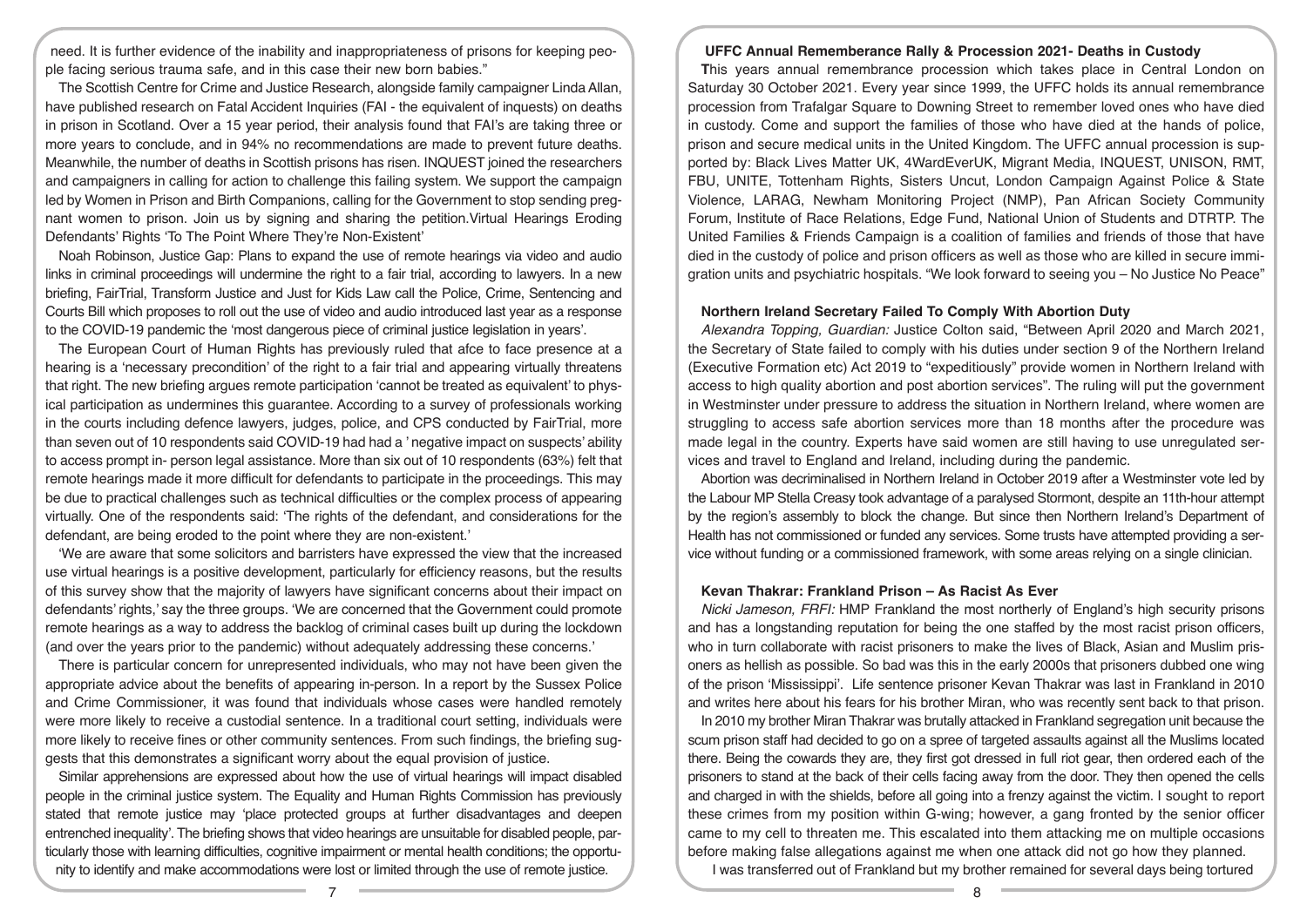in the seg, left in the cell 24 hours a day and only given food thrown onto the floor, on the rare occasion he was given any. The decision was made to get him out for his own safety as the seg staff clearly could not be trusted not to kill him. It would not have been the first prisoner murdered in that seg. Paul Day was well known to have been killed by the scum in 2002, and they regularly boasted of it. Neither of us returned to Frankland after that, but with the repeated promotion of some of the worst racists in the country, the management of the high security prison system now actively encourages the torture of all prisoners who are either Muslim or of colour. My brother has therefore now been deemed suitable to return to Frankland, and was immediately located in the seg. The significant threat to his life cannot be ignored.

All those who are outraged at this situation, please make your voices heard. You can write to your local MP insisting they pass your concerns to the Secretary of State for Justice for him to explain. You can write to Richard Vince Executive Director of High Security Prisons at LTHSE, 5 Love Lane, Wakefield WF2 9AG. You can write to the governor of HMP Frankland, Brasside, Durham DH1 5YD. You can contact the Independent Monitoring Board. And you can attend the prison in person to shout your objections, and let those inside know that people outside are watching.

Kevan Thakrar A4907AE, HMP Belmarsh, Western Way, Thameside, London SE28 Miran Thakrar A4076AE, H.M.P Frankland, Brasside, Durham, DH1 5YD

### **Virtual Hearings Eroding Defendants' Rights 'To Point Where They're Non-Existent'**

Noah Robinson, Justice Gap: Plans to expand the use of remote hearings via video and audio links in criminal proceedings will undermine the right to a fair trial, according to lawyers. In a new briefing, FairTrial, Transform Justice and Just for Kids Law call the Police, Crime, Sentencing and Courts Bill which proposes to roll out the use of video and audio introduced last year as a response to the COVID-19 pandemic the 'most dangerous piece of criminal justice legislation in years'.

The European Court of Human Rights has previously ruled that afce to face presence at a hearing is a 'necessary precondition' of the right to a fair trial and appearing virtually threatens that right. The new briefing argues remote participation 'cannot be treated as equivalent' to physical participation as undermines this guarantee. According to a survey of professionals working in the courts including defence lawyers, judges, police, and CPS conducted by FairTrial, more than seven out of 10 respondents said COVID-19 had had a ' negative impact on suspects' ability to access prompt in- person legal assistance. More than six out of 10 respondents (63%) felt that remote hearings made it more difficult for defendants to participate in the proceedings. This may be due to practical challenges such as technical difficulties or the complex process of appearing virtually. One of the respondents said: 'The rights of the defendant, and considerations for the defendant, are being eroded to the point where they are non-existent.'

'We are aware that some solicitors and barristers have expressed the view that the increased use virtual hearings is a positive development, particularly for efficiency reasons, but the results of this survey show that the majority of lawyers have significant concerns about their impact on defendants' rights,' say the three groups. 'We are concerned that the Government could promote remote hearings as a way to address the backlog of criminal cases built up during the lockdown (and over the years prior to the pandemic) without adequately addressing these concerns.'

There is particular concern for unrepresented individuals, who may not have been given the appropriate advice about the benefits of appearing in-person. In a report by the Sussex Police and Crime Commissioner, it was found that individuals whose cases were handled remotely were more likely to receive a custodial sentence. In a traditional court setting, individuals

were more likely to receive fines or other community sentences. From such findings, the briefing suggests that this demonstrates a significant worry about the equal provision of justice. Similar apprehensions are expressed about how the use of virtual hearings will impact disabled people in the criminal justice system. The Equality and Human Rights Commission has previously stated that remote justice may 'place protected groups at further disadvantages and deepen entrenched inequality'. The briefing shows that video hearings are unsuitable for disabled people, particularly those with learning difficulties, cognitive impairment or mental health conditions; the opportunity to identify and make accommodations were lost or limited through the use of remote justice.

# **CPS Drop Terrorism Charges Against Administrator of Anarchist Website**

*Tayab Ali, Leigh Day:* In one of the only prosecutions of an alleged anarchist under modern terrorism legislation in the UK, not guilty verdicts have been recorded in relation to four terrorism charges against Toby Shone after the Crown Prosecution Service offered no evidence in respect of the charges. Mr Shone had been charged with providing a service enabling others to access terrorist publications contrary to section 2 of the Terrorism Act 2006, fundraising for terrorist purposes contrary to section 15 of the Terrorism Act 2000, and two counts of possession of information likely to be useful to a terrorist contrary to section 58 of the Terrorism Act 2000. He had pleaded not guilty to these charges earlier this year and was due to stand trial at Bristol Crown Court on 6 October 2021 until the charges were dropped. Mr Shone, who has suffered from cancer, cancer-related depression and suspected PTSD, pleaded guilty on a reduced basis to eight psychedelic drug offences. These included joint possession of class A drugs including LSD and psilocybin (magic mushrooms) with intent to supply on a non-commercial basis, offering to supply a class A drug, DMT, to a friend, production of a class B drug, cannabis, and simple possession of class A drugs, DMT and MDMA, and a class B drug, THC oil. Mr Shone pleaded guilty on the basis that he was using these drugs to treat his medical conditions. Any supply was to friends and visitors on a non-commercial basis. On Wednesday 13 October, he was sentenced to three years and nine months' imprisonment. He has already served eight months of his sentence.

# **National Security Court Backs Refugee in Secret Ruling**

There is little that can sensibly be said about RT v SSHD SN/72/2019, heard by the Special Immigration Appeals Commission (SIAC). In making its decision, SIAC rejected all of RT's grounds for judicial review, but found in his favour anyway on the basis of secret evidence. The claimant, a refugee from Algeria, challenged the refusal of his naturalisation application. The Home Office had rejected it on national security grounds but provided extremely limited reasons — the refusal letter simply stated that RT "may be supportive of acts of terrorism". SIAC found that there were reasons for the decision; RT just wasn't entitled to know what they were. Under SIAC's special procedural rules, the Home Office is permitted to present secret evidence in "closed" proceedings. This undoubtedly places claimants and appellants at an unfair disadvantage. Only RT's special advocate, a lawyer appointed for him and vetted by the government, is allowed to see the secret evidence. He or she cannot discuss it with RT or his lawyers. RT's special advocate seemed to spot two reasons on the secret evidence that the decision should be quashed. But since SIAC's judgment on the secret evidence is itself secret, we cannot know what these reasons are: Despite our dismissal of all five OPEN grounds of appeal, and for reasons contained in our CLOSED judgment, we have concluded that the decision must nonetheless be quashed and remitted to the [Home Secretary]. The case does, however, demonstrate just how opaque SIAC proceedings can be.